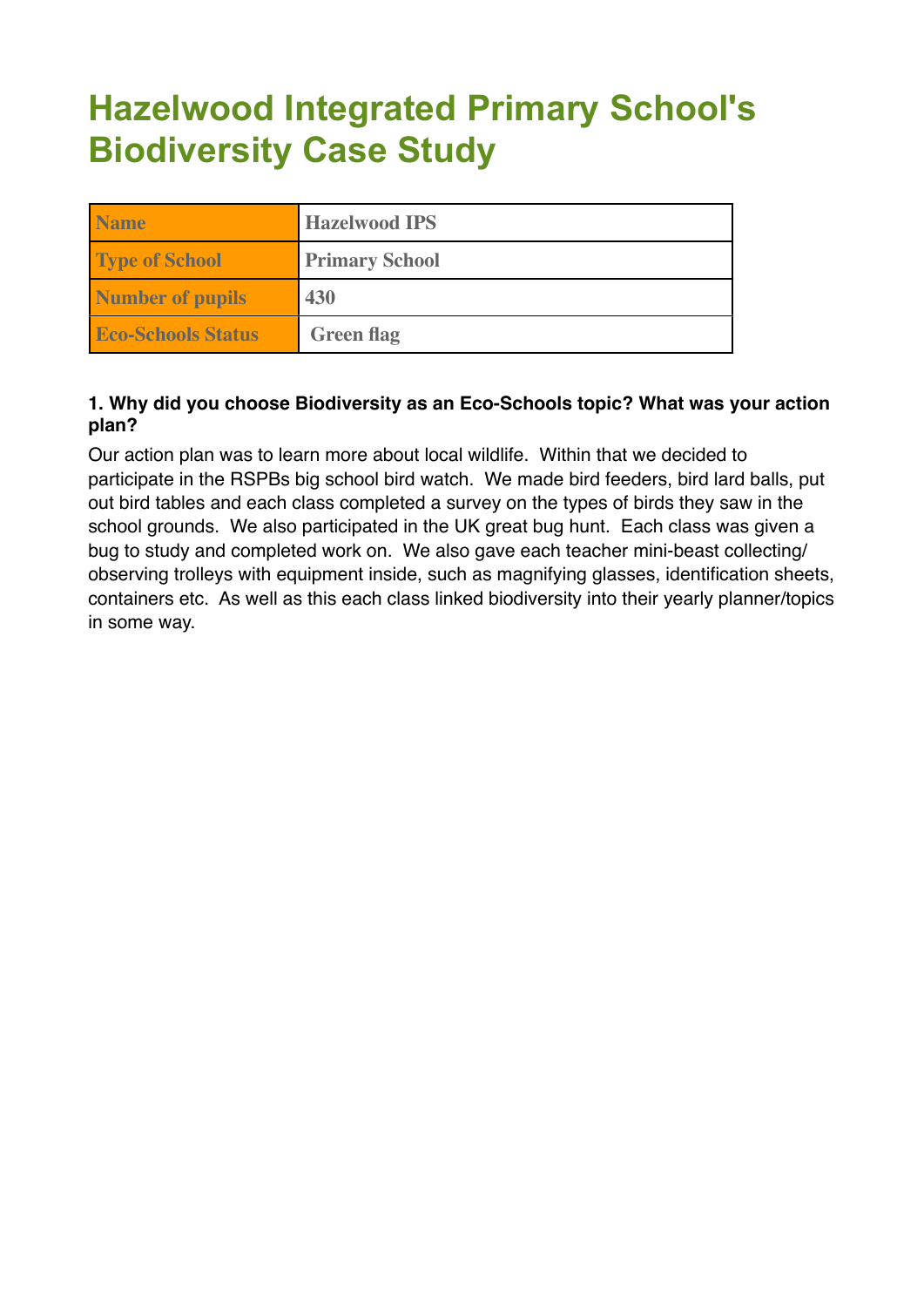|                       | <b>WAU</b>                                                                                                                                                                                                                                                                                                                                                                                                                                                                                                                                                                                                                                    | Numeracy                                                                                                                                                                                                                                  | Literacy $-$<br>stories/<br>reading                                                                                                                                                                                                                | Art                                                                                                                                                                                                          | Practical<br>Projects-<br>e.g. nature<br>trails                                                                                                                                                                                                  | Any other<br>curriculum<br>links/<br>comments/<br>ideas                                                                                             |
|-----------------------|-----------------------------------------------------------------------------------------------------------------------------------------------------------------------------------------------------------------------------------------------------------------------------------------------------------------------------------------------------------------------------------------------------------------------------------------------------------------------------------------------------------------------------------------------------------------------------------------------------------------------------------------------|-------------------------------------------------------------------------------------------------------------------------------------------------------------------------------------------------------------------------------------------|----------------------------------------------------------------------------------------------------------------------------------------------------------------------------------------------------------------------------------------------------|--------------------------------------------------------------------------------------------------------------------------------------------------------------------------------------------------------------|--------------------------------------------------------------------------------------------------------------------------------------------------------------------------------------------------------------------------------------------------|-----------------------------------------------------------------------------------------------------------------------------------------------------|
| Foundatio<br>n        | Play based learning- playing<br>with models of minibeasts<br>or animals related to a topic.<br>i.e., zoo animals.<br>Have some animals in<br>classrooms, parent s bring<br>these in, visitors from the<br>zoo/farm. Butterfly/<br>grasshoppers in animal<br>friendly containers. Observe<br>them growing. Nursery has<br>rabbit- children feed him<br>their waste fruit and veg.<br>Lifecycles of frogs/chickens/<br>butterflies. Link to spring<br>time animals.<br>Regular visits to the<br>woodland.<br>Pond dipping, observing<br>wildlife in the pond.<br>Looking for tadpoles.<br>Making butterfly attracting<br>flowers; bird feeders. | Tally charts<br>and block<br>graphs of<br>wildlife<br>observed<br>in the<br>school<br>grounds.<br>Counting<br>using<br>minibeasts,<br>i.e. spots<br>on<br>ladybugs<br>etc.<br>Sorting<br>using<br>practical<br>animal<br>related<br>toys. | Stories, such<br>as the very<br>hungry<br>caterpillar.<br>Writing<br>about their<br>visitor or<br>trips.<br>Labelling the<br>stages in a<br>life cycle.<br>Writing<br>stories about<br>their<br>favourite<br>animals.                              | Making<br>minibeasts<br>with clay/<br>recycled<br>materials.<br>Making<br>paper frogs,<br>bird masks<br>Drawing the<br>animals<br>they see at<br>the zoo/<br>farm.                                           | The UK<br>great bug<br>hunt<br>RSPBs big<br>school little<br>bird<br>watching<br>survey<br>Visits to The<br>Throne<br>woodland.<br>making<br>nests using<br>twigs etc.<br>hanging bird<br>feeders,<br>pond<br>dipping,<br>looking for<br>tracks. | Music, songs-<br>Five little<br>speckled frogs<br>etc.<br>Listening to<br>bird song,<br>recording it and<br>recreating it<br>using<br>instruments.  |
| <b>Key Stage</b><br>1 | Where animals live. What<br>they need to live in a<br>particular habitat. Body<br>parts. Lifecycles. Prey/<br>predator. Basic food chains.<br>Observing animals in their<br>habitats. Visitors and trips<br>to zoo/farm etc.                                                                                                                                                                                                                                                                                                                                                                                                                  | Measures-<br>measuring<br>in cms<br>animal<br>bodies.<br>Symmetric<br>al patterns<br>Data<br>handling $-$<br>collecting<br>information<br>and sorting<br>into graphs                                                                      | Stories and<br>comprehensi<br>on on spring/<br>animals etc.<br>Writing<br>about<br>animals/<br>visits to see<br>animals.<br>Basic<br>research<br>about<br>animals and<br>habitats<br>Labelling<br>and writing<br>notes about<br>certain<br>animals | Making<br>minibeasts<br>with clay/<br>recycled<br>materials.<br>Making<br>paper frogs,<br>bird masks<br>Drawing the<br>animals<br>they see at<br>the zoo/<br>farm.<br>Making 3D<br>models<br>Collage<br>work | Woodland<br>trails<br>Pond<br>dipping<br>Visits/visitors<br>The UK<br>great bug<br>hunt<br>RSPBs big<br>school little<br>bird<br>watching<br>survey                                                                                              | Songs about<br>animals<br>Instruments<br>recreating<br>animal sounds<br>PDMU: how to<br>look after<br>animals. Don't<br>touch a bird's<br>nest etc. |

# **2. How do you integrate Biodiversity into the curriculum?**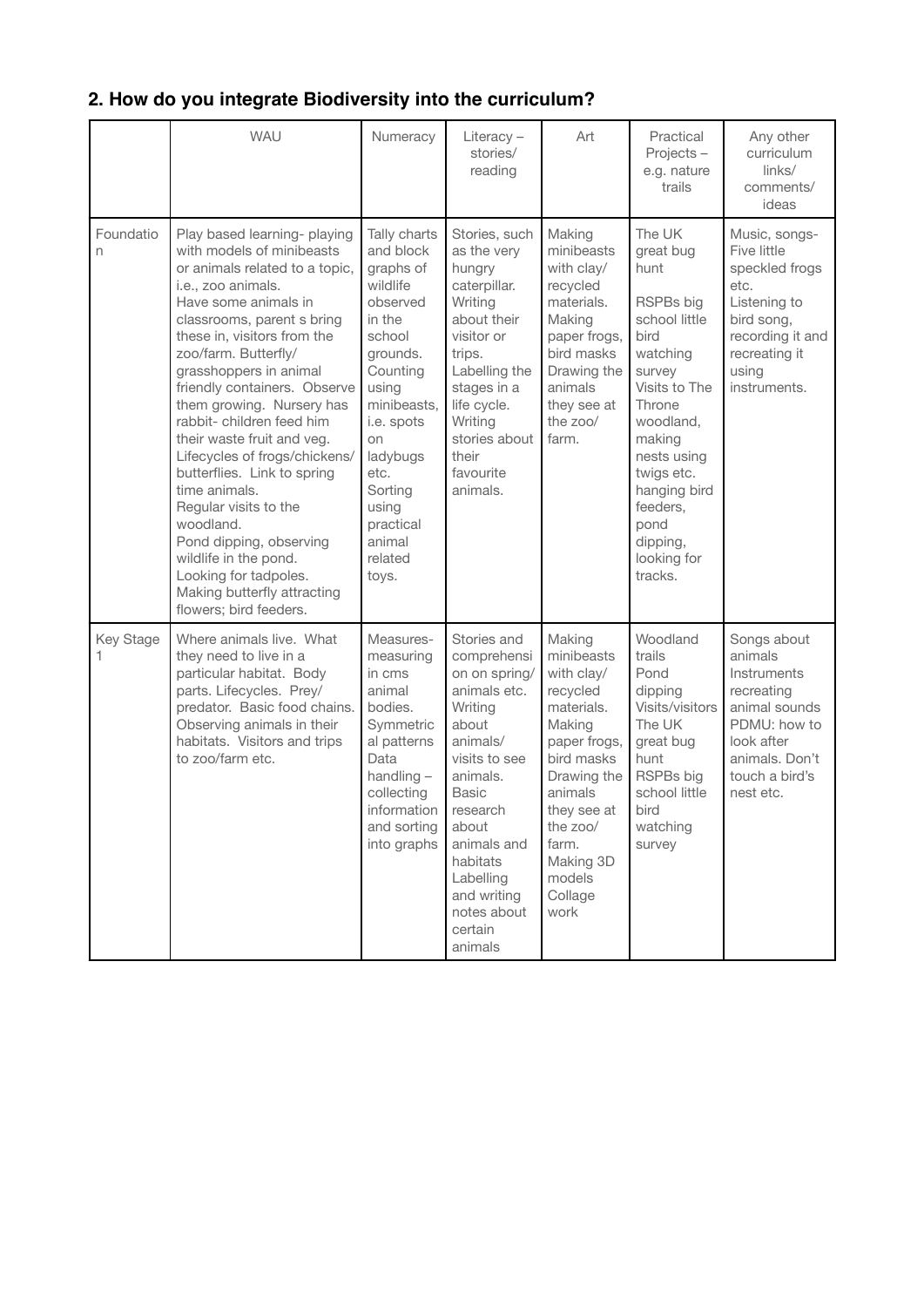| Key Stage<br>$\overline{c}$ | Conservation/endangered<br>animals. John Muir<br>activities. The Rainforest.<br>Zoo labs visitors. Seas and<br>oceans. Local area study-<br>including local wildlife.<br>Animal groups/habitats/food<br>chains/ behaviour | Graphs of<br>birds seen<br>during bird<br>week.<br>Angles in<br>fish (P6)<br>Symmetry<br>in nature<br>Databases<br>with<br>animals. | <b>Novels</b><br>relating to<br>topics, e.g.<br><b>Running Wild</b><br>and P6<br>Rainforest<br>topic.<br>Designing<br>information<br>leaflets<br>about<br>particular<br>animals.<br>Designing<br>posters on<br>saving the<br>rainforest<br>and pollution<br>of the seas<br>and oceans.<br>Writing<br>letters to<br><b>MLAs</b><br>regarding<br>saving<br>wildlife in<br>local area.<br>Linked<br>Literacy with<br>ICT-<br>designing<br>posters on | Observatio<br>nal drawing<br>of animals.<br>Woodland<br>artwork<br>Clay<br>markings/<br>engravings<br>$\circ$ f<br>minibeasts<br>3D models<br>of animals<br>Printing and<br>collage of<br>animals and<br>habitats | Looking for<br>habitats,<br>trails in<br>woodland<br>Identification<br>of woodland<br>animals and<br>birds in<br>Throne<br>woodland<br>John Muir<br>activities<br><b>Building</b><br>minibeasts<br>hotels in<br>school<br>grounds<br>Setting up a<br>bird box and<br>hedgehog<br>home in<br>school<br>grounds-<br>linked to<br>video and<br>shown on<br>big screen in<br>main foyer of<br>school. | Technology-<br>designing and<br>creating the<br>best bird<br>house/feeder<br>using recycled<br>materials.<br>Music-sound<br>stories of the<br>seas and<br>oceans:<br>jungles.<br>PDMU-<br>debating about<br>conservation<br>and<br>endangered<br>animals<br>Drama - role<br>play scenes<br>about<br>conservation. |
|-----------------------------|---------------------------------------------------------------------------------------------------------------------------------------------------------------------------------------------------------------------------|-------------------------------------------------------------------------------------------------------------------------------------|---------------------------------------------------------------------------------------------------------------------------------------------------------------------------------------------------------------------------------------------------------------------------------------------------------------------------------------------------------------------------------------------------------------------------------------------------|-------------------------------------------------------------------------------------------------------------------------------------------------------------------------------------------------------------------|---------------------------------------------------------------------------------------------------------------------------------------------------------------------------------------------------------------------------------------------------------------------------------------------------------------------------------------------------------------------------------------------------|-------------------------------------------------------------------------------------------------------------------------------------------------------------------------------------------------------------------------------------------------------------------------------------------------------------------|
|                             |                                                                                                                                                                                                                           |                                                                                                                                     | Publisher,<br>Databases<br>on Excel etc.                                                                                                                                                                                                                                                                                                                                                                                                          |                                                                                                                                                                                                                   |                                                                                                                                                                                                                                                                                                                                                                                                   |                                                                                                                                                                                                                                                                                                                   |

# **How do you co-ordinate with other teachers to ensure a whole school approach?**

Regular emails, bank of resources and websites in school's shared documents folder on the computer. Staff meetings and key stage meetings. Planners from WAU topics have been reviewed and links/possibilities highlighted for teachers.

### **3. How did you encourage pupil participation? How did they have ownership of the project?**

The student council/Eco-team meets once a month. They decide on the action and how we will work on the area. The children also go back to class and ask their peers and buddy classes what they think and then they feed this back at the next meeting. The teachers will also do KWL charts with their classes before each topic. This gives the children opportunities to direct the teaching and learning in that topic.

#### **4. How did pupils/whole school benefit from this project?**

The children love being out investigating and in the woodlands. They get to use equipment/resources that many schools don't have and their learning benefits from this. The pupils develop their observation skills and the communication and cooperation skills also. They hopefully also learn to look after the animals around them and understand about conservation, food chains and habitats. The school has gained a real sense of pride